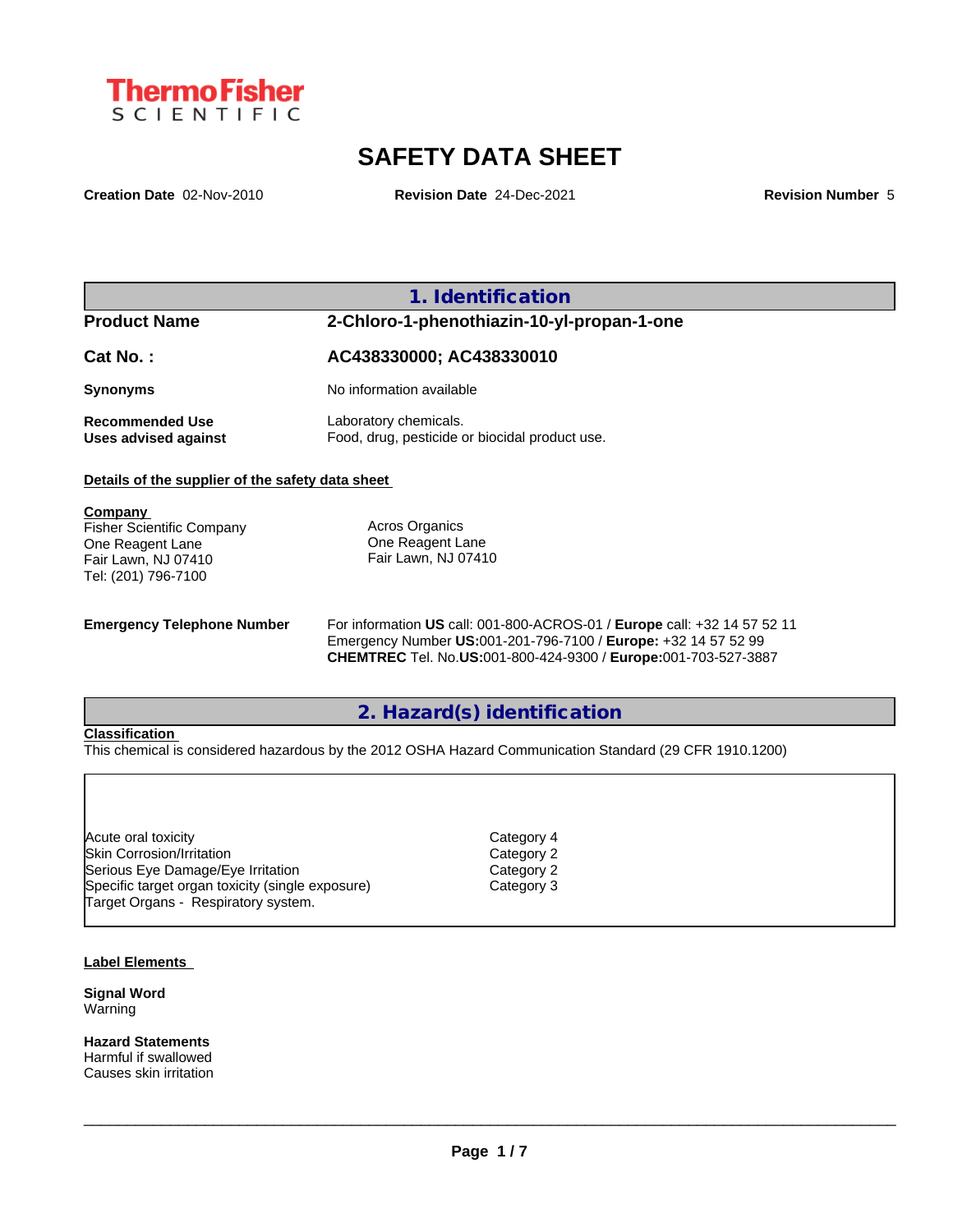Causes serious eye irritation May cause respiratory irritation



# **Precautionary Statements**

## **Prevention**

Wash face, hands and any exposed skin thoroughly after handling

Do not eat, drink or smoke when using this product

Wear protective gloves/protective clothing/eye protection/face protection

Avoid breathing dust/fume/gas/mist/vapors/spray

Use only outdoors or in a well-ventilated area

## **Inhalation**

IF INHALED: Remove victim to fresh air and keep at rest in a position comfortable for breathing

Call a POISON CENTER or doctor/physician if you feel unwell

## **Skin**

IF ON SKIN: Wash with plenty of soap and water

If skin irritation occurs: Get medical advice/attention

Take off contaminated clothing and wash before reuse

## **Eyes**

IF IN EYES: Rinse cautiously with water for several minutes. Remove contact lenses, if present and easy to do. Continue rinsing If eye irritation persists: Get medical advice/attention

 $\_$  ,  $\_$  ,  $\_$  ,  $\_$  ,  $\_$  ,  $\_$  ,  $\_$  ,  $\_$  ,  $\_$  ,  $\_$  ,  $\_$  ,  $\_$  ,  $\_$  ,  $\_$  ,  $\_$  ,  $\_$  ,  $\_$  ,  $\_$  ,  $\_$  ,  $\_$  ,  $\_$  ,  $\_$  ,  $\_$  ,  $\_$  ,  $\_$  ,  $\_$  ,  $\_$  ,  $\_$  ,  $\_$  ,  $\_$  ,  $\_$  ,  $\_$  ,  $\_$  ,  $\_$  ,  $\_$  ,  $\_$  ,  $\_$  ,

## **Ingestion**

IF SWALLOWED: Call a POISON CENTER or doctor/physician if you feel unwell

Rinse mouth

## **Storage**

Store in a well-ventilated place. Keep container tightly closed

## Store locked up

## **Disposal**

Dispose of contents/container to an approved waste disposal plant

## **Hazards not otherwise classified (HNOC)**

None identified

## **3. Composition/Information on Ingredients**

| <b>Component</b>                           |                                                                                                                      | <b>CAS No</b>                                                                                | Weight % |  |
|--------------------------------------------|----------------------------------------------------------------------------------------------------------------------|----------------------------------------------------------------------------------------------|----------|--|
| 2-Chloro-1-phenothiazin-10-yl-propan-1-one |                                                                                                                      | 30876-63-0                                                                                   | >95      |  |
|                                            |                                                                                                                      | 4. First-aid measures                                                                        |          |  |
| <b>General Advice</b>                      |                                                                                                                      | If symptoms persist, call a physician.                                                       |          |  |
| <b>Eye Contact</b>                         | Rinse immediately with plenty of water, also under the eyelids, for at least 15 minutes. Get<br>medical attention.   |                                                                                              |          |  |
| <b>Skin Contact</b>                        | Wash off immediately with plenty of water for at least 15 minutes. If skin irritation persists,<br>call a physician. |                                                                                              |          |  |
| <b>Inhalation</b>                          | symptoms occur.                                                                                                      | Remove to fresh air. If not breathing, give artificial respiration. Get medical attention if |          |  |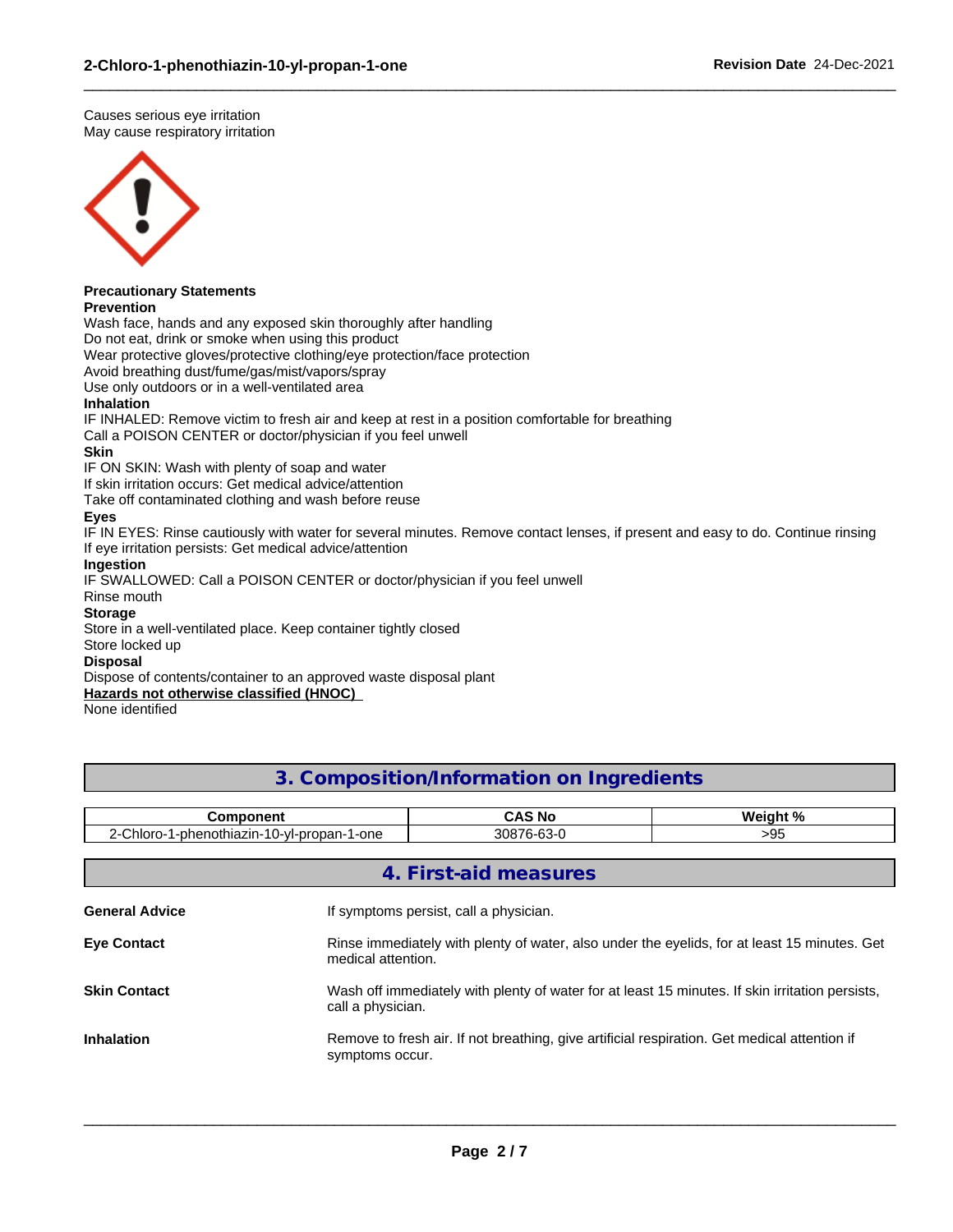| Clean mouth with water and drink afterwards plenty of water. Get medical attention if<br>symptoms occur. |
|----------------------------------------------------------------------------------------------------------|
| None reasonably foreseeable.                                                                             |
| Treat symptomatically                                                                                    |
|                                                                                                          |

 $\_$  ,  $\_$  ,  $\_$  ,  $\_$  ,  $\_$  ,  $\_$  ,  $\_$  ,  $\_$  ,  $\_$  ,  $\_$  ,  $\_$  ,  $\_$  ,  $\_$  ,  $\_$  ,  $\_$  ,  $\_$  ,  $\_$  ,  $\_$  ,  $\_$  ,  $\_$  ,  $\_$  ,  $\_$  ,  $\_$  ,  $\_$  ,  $\_$  ,  $\_$  ,  $\_$  ,  $\_$  ,  $\_$  ,  $\_$  ,  $\_$  ,  $\_$  ,  $\_$  ,  $\_$  ,  $\_$  ,  $\_$  ,  $\_$  ,

**5. Fire-fighting measures**

| <b>Suitable Extinguishing Media</b>                        | Water spray, carbon dioxide (CO2), dry chemical, alcohol-resistant foam. |
|------------------------------------------------------------|--------------------------------------------------------------------------|
| Unsuitable Extinguishing Media                             | No information available                                                 |
| <b>Flash Point</b><br>Method -                             | No information available<br>No information available                     |
| <b>Autoignition Temperature</b><br><b>Explosion Limits</b> | No information available                                                 |
| <b>Upper</b>                                               | No data available                                                        |
| Lower                                                      | No data available                                                        |
| Sensitivity to Mechanical Impact No information available  |                                                                          |
| <b>Sensitivity to Static Discharge</b>                     | No information available                                                 |

## **Specific Hazards Arising from the Chemical**

Keep product and empty container away from heat and sources of ignition.

## **Hazardous Combustion Products**

Thermal decomposition can lead to release of irritating gases and vapors. Carbon monoxide (CO). Carbon dioxide (CO2). Nitrogen oxides (NOx). Sulfur oxides. Hydrogen chloride gas.

## **Protective Equipment and Precautions for Firefighters**

As in any fire, wear self-contained breathing apparatus pressure-demand, MSHA/NIOSH (approved or equivalent) and full protective gear.

# **NFPA**

| .<br><b>Health</b><br>2          | <b>Flammability</b>                                                                                                                               | <b>Instability</b>                                                                                                                                       | <b>Physical hazards</b><br>N/A                                                                                                                                                         |  |  |
|----------------------------------|---------------------------------------------------------------------------------------------------------------------------------------------------|----------------------------------------------------------------------------------------------------------------------------------------------------------|----------------------------------------------------------------------------------------------------------------------------------------------------------------------------------------|--|--|
|                                  | 6. Accidental release measures                                                                                                                    |                                                                                                                                                          |                                                                                                                                                                                        |  |  |
| <b>Personal Precautions</b>      | Ensure adequate ventilation. Use personal protective equipment as required. Avoid dust<br>formation.                                              |                                                                                                                                                          |                                                                                                                                                                                        |  |  |
| <b>Environmental Precautions</b> | Should not be released into the environment. See Section 12 for additional Ecological<br>Information.                                             |                                                                                                                                                          |                                                                                                                                                                                        |  |  |
| Up                               | Methods for Containment and Clean Sweep up and shovel into suitable containers for disposal. Keep in suitable, closed<br>containers for disposal. |                                                                                                                                                          |                                                                                                                                                                                        |  |  |
|                                  | 7. Handling and storage                                                                                                                           |                                                                                                                                                          |                                                                                                                                                                                        |  |  |
| <b>Handling</b>                  |                                                                                                                                                   |                                                                                                                                                          | Wear personal protective equipment/face protection. Ensure adequate ventilation. Do not<br>get in eyes, on skin, or on clothing. Avoid ingestion and inhalation. Avoid dust formation. |  |  |
| Storage.                         |                                                                                                                                                   | Keep containers tightly closed in a dry, cool and well-ventilated place. Incompatible<br>Materials. Strong oxidizing agents. Strong acids. Strong bases. |                                                                                                                                                                                        |  |  |
|                                  | 8. Exposure controls / personal protection                                                                                                        |                                                                                                                                                          |                                                                                                                                                                                        |  |  |
| <b>Exposure Guidelines</b>       |                                                                                                                                                   | This product does not contain any hazardous materials with occupational exposure<br>limitsestablished by the region specific regulatory bodies.          |                                                                                                                                                                                        |  |  |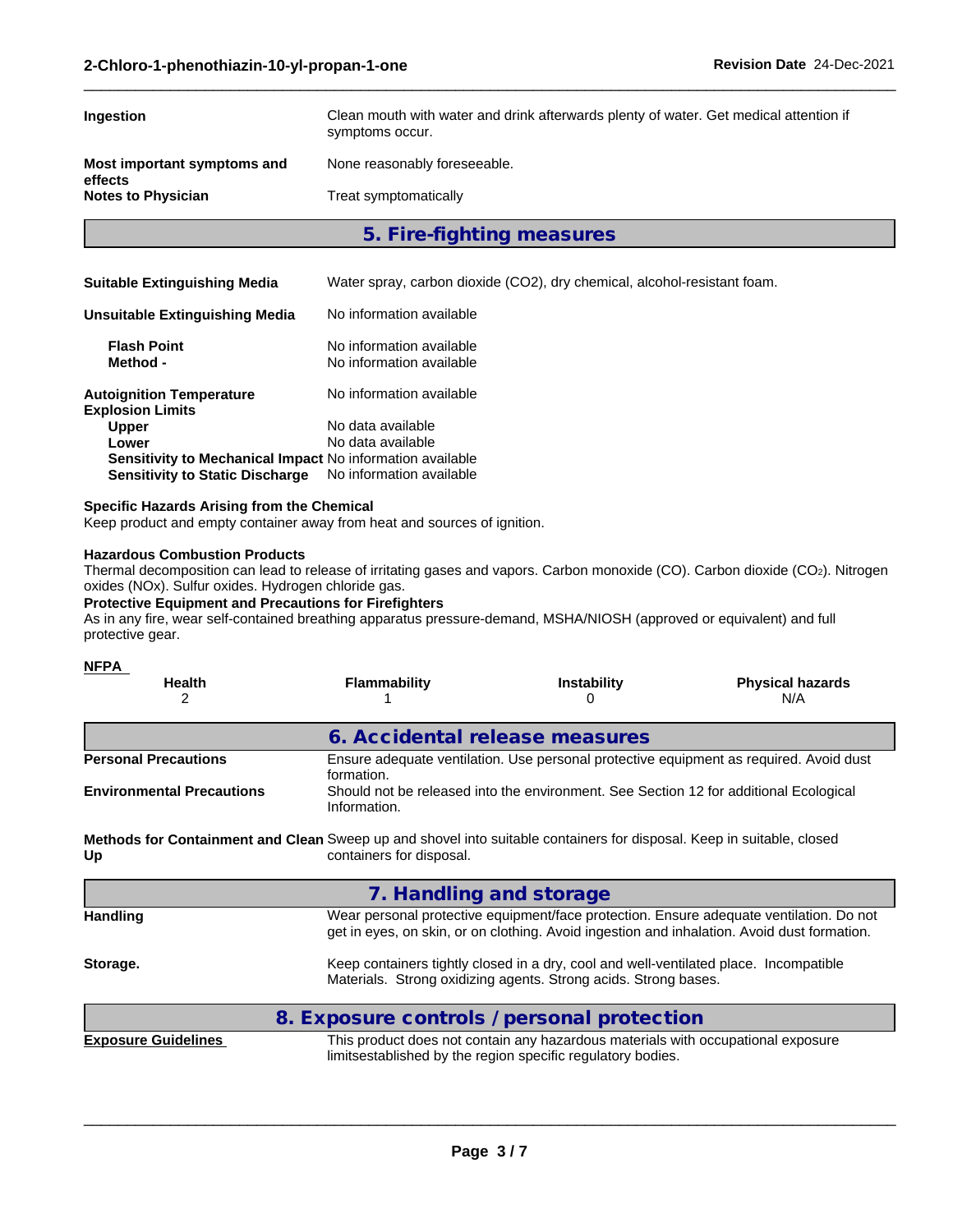| <b>Engineering Measures</b>          | Ensure that eyewash stations and safety showers are close to the workstation location.<br>Ensure adequate ventilation, especially in confined areas.                                                                                                    |  |
|--------------------------------------|---------------------------------------------------------------------------------------------------------------------------------------------------------------------------------------------------------------------------------------------------------|--|
| <b>Personal Protective Equipment</b> |                                                                                                                                                                                                                                                         |  |
| <b>Eye/face Protection</b>           | Wear appropriate protective eyeglasses or chemical safety goggles as described by<br>OSHA's eye and face protection regulations in 29 CFR 1910.133 or European Standard<br>EN166.                                                                       |  |
| Skin and body protection             | Wear appropriate protective gloves and clothing to prevent skin exposure.                                                                                                                                                                               |  |
| <b>Respiratory Protection</b>        | Follow the OSHA respirator regulations found in 29 CFR 1910.134 or European Standard<br>EN 149. Use a NIOSH/MSHA or European Standard EN 149 approved respirator if<br>exposure limits are exceeded or if irritation or other symptoms are experienced. |  |
| <b>Hygiene Measures</b>              | Handle in accordance with good industrial hygiene and safety practice.                                                                                                                                                                                  |  |

 $\_$  ,  $\_$  ,  $\_$  ,  $\_$  ,  $\_$  ,  $\_$  ,  $\_$  ,  $\_$  ,  $\_$  ,  $\_$  ,  $\_$  ,  $\_$  ,  $\_$  ,  $\_$  ,  $\_$  ,  $\_$  ,  $\_$  ,  $\_$  ,  $\_$  ,  $\_$  ,  $\_$  ,  $\_$  ,  $\_$  ,  $\_$  ,  $\_$  ,  $\_$  ,  $\_$  ,  $\_$  ,  $\_$  ,  $\_$  ,  $\_$  ,  $\_$  ,  $\_$  ,  $\_$  ,  $\_$  ,  $\_$  ,  $\_$  ,

# **9. Physical and chemical properties**

| <b>Physical State</b>                         | Solid                                                |
|-----------------------------------------------|------------------------------------------------------|
| Appearance                                    | Light brown                                          |
| Odor                                          | No information available                             |
| <b>Odor Threshold</b>                         | No information available                             |
| рH                                            | No information available                             |
| <b>Melting Point/Range</b>                    | 117.7 - 120.4 °C / 243.9 - 248.7 °F                  |
| <b>Boiling Point/Range</b>                    | No information available                             |
| <b>Flash Point</b>                            | No information available                             |
| <b>Evaporation Rate</b>                       | Not applicable                                       |
| Flammability (solid,gas)                      | No information available                             |
| <b>Flammability or explosive limits</b>       |                                                      |
| <b>Upper</b>                                  | No data available                                    |
| Lower                                         | No data available                                    |
| <b>Vapor Pressure</b>                         | No information available                             |
| <b>Vapor Density</b>                          | Not applicable                                       |
| <b>Specific Gravity</b>                       | No information available                             |
| <b>Solubility</b>                             | No information available                             |
| <b>Partition coefficient; n-octanol/water</b> | No data available                                    |
| <b>Autoignition Temperature</b>               | No information available                             |
| <b>Decomposition Temperature</b>              | $>120^{\circ}$ C                                     |
| <b>Viscosity</b>                              | Not applicable                                       |
| <b>Molecular Formula</b>                      | C <sub>15</sub> H <sub>12</sub> C <sub>1</sub> N O S |
| <b>Molecular Weight</b>                       | 289.79                                               |

# **10. Stability and reactivity**

| <b>Reactive Hazard</b>          | None known, based on information available                                                                                                                                                                                                         |
|---------------------------------|----------------------------------------------------------------------------------------------------------------------------------------------------------------------------------------------------------------------------------------------------|
| <b>Stability</b>                | Stable under normal conditions.                                                                                                                                                                                                                    |
| <b>Conditions to Avoid</b>      | Incompatible products. Excess heat. Avoid dust formation.                                                                                                                                                                                          |
| Incompatible Materials          | Strong oxidizing agents, Strong acids, Strong bases                                                                                                                                                                                                |
|                                 | Hazardous Decomposition Products Thermal decomposition can lead to release of irritating gases and vapors, Carbon<br>monoxide (CO), Carbon dioxide (CO <sub>2</sub> ), Nitrogen oxides (NO <sub>x</sub> ), Sulfur oxides, Hydrogen<br>chloride gas |
| <b>Hazardous Polymerization</b> | Hazardous polymerization does not occur.                                                                                                                                                                                                           |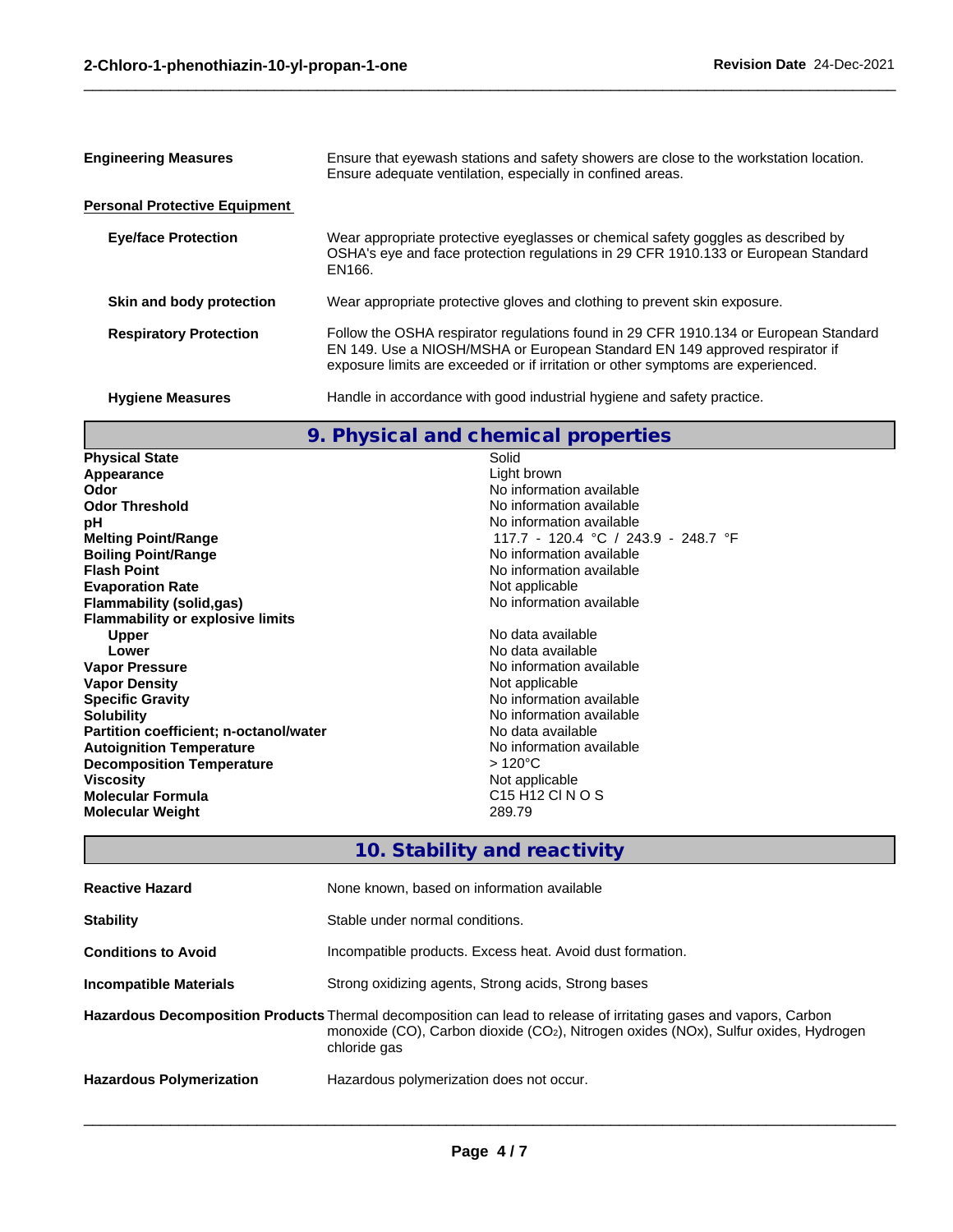Hazardous Reactions **None under normal processing**.

 $\_$  ,  $\_$  ,  $\_$  ,  $\_$  ,  $\_$  ,  $\_$  ,  $\_$  ,  $\_$  ,  $\_$  ,  $\_$  ,  $\_$  ,  $\_$  ,  $\_$  ,  $\_$  ,  $\_$  ,  $\_$  ,  $\_$  ,  $\_$  ,  $\_$  ,  $\_$  ,  $\_$  ,  $\_$  ,  $\_$  ,  $\_$  ,  $\_$  ,  $\_$  ,  $\_$  ,  $\_$  ,  $\_$  ,  $\_$  ,  $\_$  ,  $\_$  ,  $\_$  ,  $\_$  ,  $\_$  ,  $\_$  ,  $\_$  ,

|                                                                                                                                                                                                                   |                                                                                                                                                                                                                                                                       | 11. Toxicological information |              |             |               |
|-------------------------------------------------------------------------------------------------------------------------------------------------------------------------------------------------------------------|-----------------------------------------------------------------------------------------------------------------------------------------------------------------------------------------------------------------------------------------------------------------------|-------------------------------|--------------|-------------|---------------|
| <b>Acute Toxicity</b>                                                                                                                                                                                             |                                                                                                                                                                                                                                                                       |                               |              |             |               |
| <b>Product Information</b><br><b>Component Information</b><br><b>Toxicologically Synergistic</b><br><b>Products</b><br>Delayed and immediate effects as well as chronic effects from short and long-term exposure |                                                                                                                                                                                                                                                                       | No information available      |              |             |               |
| <b>Irritation</b>                                                                                                                                                                                                 | No information available                                                                                                                                                                                                                                              |                               |              |             |               |
| <b>Sensitization</b>                                                                                                                                                                                              | No information available                                                                                                                                                                                                                                              |                               |              |             |               |
| Carcinogenicity                                                                                                                                                                                                   | The table below indicates whether each agency has listed any ingredient as a carcinogen.                                                                                                                                                                              |                               |              |             |               |
| <b>CAS No</b><br>Component                                                                                                                                                                                        | <b>IARC</b>                                                                                                                                                                                                                                                           | <b>NTP</b>                    | <b>ACGIH</b> | <b>OSHA</b> | <b>Mexico</b> |
| 30876-63-0<br>2-Chloro-1-phenothiazi<br>n-10-yl-propan-1-one                                                                                                                                                      | Not listed                                                                                                                                                                                                                                                            | Not listed                    | Not listed   | Not listed  | Not listed    |
| <b>Mutagenic Effects</b>                                                                                                                                                                                          | No information available                                                                                                                                                                                                                                              |                               |              |             |               |
| <b>Reproductive Effects</b>                                                                                                                                                                                       | No information available.                                                                                                                                                                                                                                             |                               |              |             |               |
| <b>Developmental Effects</b>                                                                                                                                                                                      | No information available.                                                                                                                                                                                                                                             |                               |              |             |               |
| <b>Teratogenicity</b>                                                                                                                                                                                             | No information available.                                                                                                                                                                                                                                             |                               |              |             |               |
| <b>STOT - single exposure</b><br>STOT - repeated exposure                                                                                                                                                         | Respiratory system<br>None known                                                                                                                                                                                                                                      |                               |              |             |               |
| <b>Aspiration hazard</b>                                                                                                                                                                                          | No information available                                                                                                                                                                                                                                              |                               |              |             |               |
| Symptoms / effects, both acute and No information available<br>delayed                                                                                                                                            |                                                                                                                                                                                                                                                                       |                               |              |             |               |
| <b>Endocrine Disruptor Information</b>                                                                                                                                                                            | No information available                                                                                                                                                                                                                                              |                               |              |             |               |
| <b>Other Adverse Effects</b>                                                                                                                                                                                      | The toxicological properties have not been fully investigated.                                                                                                                                                                                                        |                               |              |             |               |
|                                                                                                                                                                                                                   |                                                                                                                                                                                                                                                                       | 12. Ecological information    |              |             |               |
| <b>Ecotoxicity</b><br>Do not empty into drains.                                                                                                                                                                   |                                                                                                                                                                                                                                                                       |                               |              |             |               |
| <b>Persistence and Degradability</b>                                                                                                                                                                              | No information available                                                                                                                                                                                                                                              |                               |              |             |               |
| <b>Bioaccumulation/Accumulation</b>                                                                                                                                                                               | No information available.                                                                                                                                                                                                                                             |                               |              |             |               |
| <b>Mobility</b>                                                                                                                                                                                                   | No information available.                                                                                                                                                                                                                                             |                               |              |             |               |
|                                                                                                                                                                                                                   |                                                                                                                                                                                                                                                                       | 13. Disposal considerations   |              |             |               |
| <b>Waste Disposal Methods</b>                                                                                                                                                                                     | Chemical waste generators must determine whether a discarded chemical is classified as a<br>hazardous waste. Chemical waste generators must also consult local, regional, and<br>national hazardous waste regulations to ensure complete and accurate classification. |                               |              |             |               |
|                                                                                                                                                                                                                   |                                                                                                                                                                                                                                                                       | 14. Transport information     |              |             |               |
| <b>DOT</b>                                                                                                                                                                                                        | Not regulated                                                                                                                                                                                                                                                         |                               |              |             |               |
|                                                                                                                                                                                                                   |                                                                                                                                                                                                                                                                       |                               |              |             |               |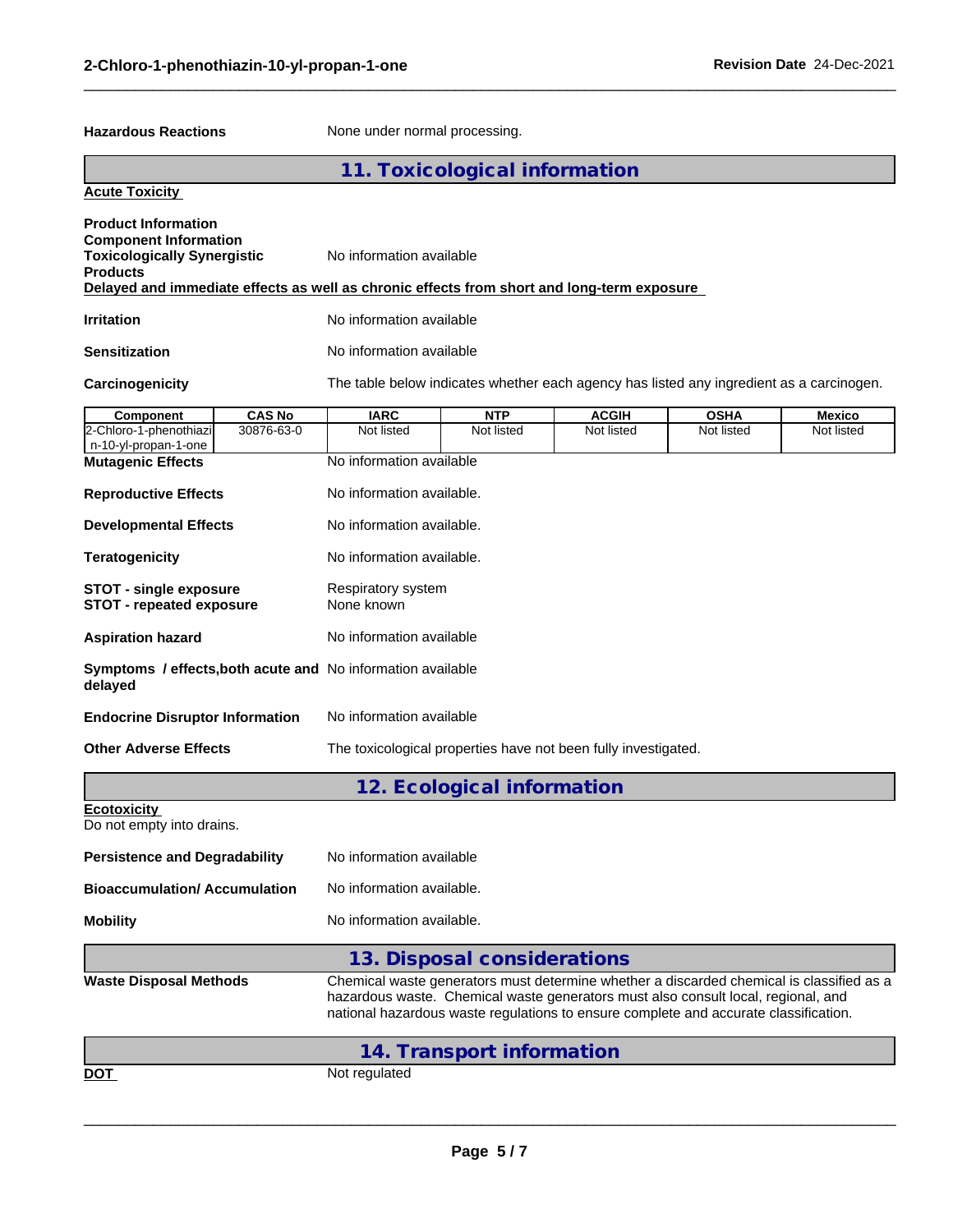| $\underline{\phantom{a}}$ TDG | Not regulated              |
|-------------------------------|----------------------------|
| <u>IATA</u>                   | Not regulated              |
| <b>IMDG/IMO</b>               | Not regulated              |
|                               | 15. Regulatory information |

 $\_$  ,  $\_$  ,  $\_$  ,  $\_$  ,  $\_$  ,  $\_$  ,  $\_$  ,  $\_$  ,  $\_$  ,  $\_$  ,  $\_$  ,  $\_$  ,  $\_$  ,  $\_$  ,  $\_$  ,  $\_$  ,  $\_$  ,  $\_$  ,  $\_$  ,  $\_$  ,  $\_$  ,  $\_$  ,  $\_$  ,  $\_$  ,  $\_$  ,  $\_$  ,  $\_$  ,  $\_$  ,  $\_$  ,  $\_$  ,  $\_$  ,  $\_$  ,  $\_$  ,  $\_$  ,  $\_$  ,  $\_$  ,  $\_$  ,

## **United States of America Inventory**

| Component                         | <b>CAS No</b> | <b>TSCA</b> | <b>TSCA Inventory notification -</b><br><b>Active-Inactive</b> | <b>TSCA - EPA Regulatory</b><br><b>Flags</b> |  |
|-----------------------------------|---------------|-------------|----------------------------------------------------------------|----------------------------------------------|--|
| 2-Chloro-1-phenothiazin-10-yl-pro | 30876-63-0    |             |                                                                |                                              |  |
| pan-1-one                         |               |             |                                                                |                                              |  |

**Legend:**

**TSCA** US EPA (TSCA) - Toxic Substances Control Act, (40 CFR Part 710) X - Listed

'-' - Not Listed

**TSCA 12(b)** - Notices of Export Not applicable

## **International Inventories**

Canada (DSL/NDSL), Europe (EINECS/ELINCS/NLP), Philippines (PICCS), Japan (ENCS), Japan (ISHL), Australia (AICS), China (IECSC), Korea (KECL).

| <b>Component</b>                                  | <b>CAS No</b> | DSL | <b>NDSL</b> | <b>EINECS</b> | <b>PICCS</b> | <b>ENCS</b> | <b>ISHL</b> | <b>AICS</b> | <b>IECCO</b><br>ובטאט | KECL |
|---------------------------------------------------|---------------|-----|-------------|---------------|--------------|-------------|-------------|-------------|-----------------------|------|
| l 2-Chloro-<br><b>I-phenothiazin</b><br>10-vl-pro | 30876-63-0    |     |             |               |              |             |             |             |                       |      |
| pan-1<br>1-one                                    |               |     |             |               |              |             |             |             |                       |      |

**KECL** - NIER number or KE number (http://ncis.nier.go.kr/en/main.do)

## **U.S. Federal Regulations**

| <b>SARA 313</b>                                                                                                                                                                  | Not applicable                                                  |
|----------------------------------------------------------------------------------------------------------------------------------------------------------------------------------|-----------------------------------------------------------------|
| SARA 311/312 Hazard Categories                                                                                                                                                   | See section 2 for more information                              |
| <b>CWA (Clean Water Act)</b>                                                                                                                                                     | Not applicable                                                  |
| <b>Clean Air Act</b>                                                                                                                                                             | Not applicable                                                  |
| <b>OSHA</b> - Occupational Safety and<br><b>Health Administration</b>                                                                                                            | Not applicable                                                  |
| <b>CERCLA</b>                                                                                                                                                                    | Not applicable                                                  |
| <b>California Proposition 65</b>                                                                                                                                                 | This product does not contain any Proposition 65 chemicals.     |
| U.S. State Right-to-Know<br><b>Regulations</b>                                                                                                                                   | Not applicable                                                  |
| <b>U.S. Department of Transportation</b><br>Reportable Quantity (RQ):<br><b>DOT Marine Pollutant</b><br><b>DOT Severe Marine Pollutant</b><br><b>U.S. Department of Homeland</b> | N<br>N<br>N<br>This product does not contain any DHS chemicals. |
| <b>Security</b>                                                                                                                                                                  |                                                                 |
| <b>Other International Regulations</b>                                                                                                                                           |                                                                 |